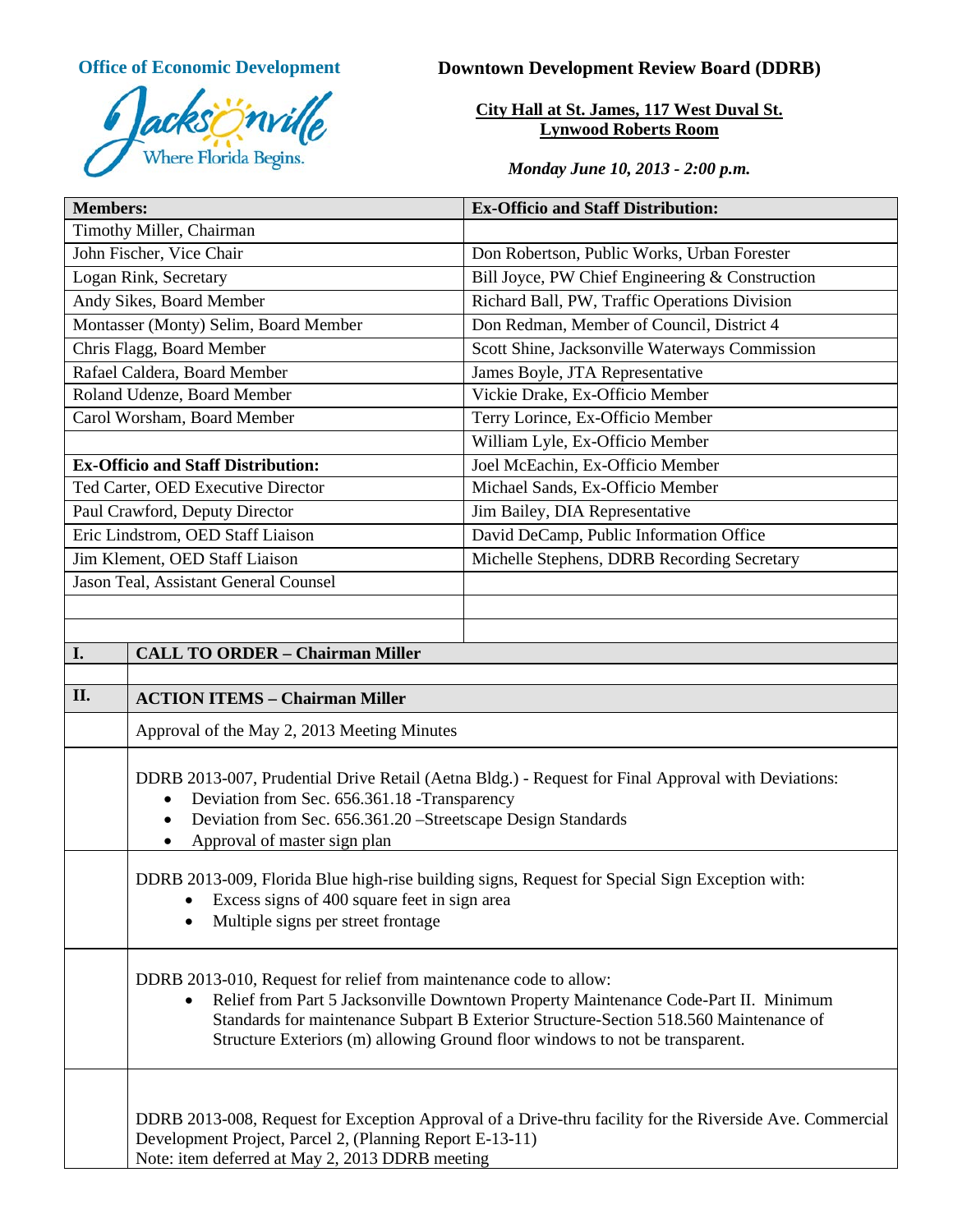DDRB Meeting Agenda June 10, 2013 Page 2 of 2

|      | DDRB 2013-008, Request for Final Approval with Deviations:                 |  |  |
|------|----------------------------------------------------------------------------|--|--|
|      | Deviation from Sec. 656.361.11. - Setback or "Build to Lines"<br>$\bullet$ |  |  |
|      | Deviation from Sec. 656.361.13. Entrances<br>$\bullet$                     |  |  |
|      | Deviation from Sec.656.361.18.-Transparency<br>٠                           |  |  |
|      | Deviation from Sec.656.361.20.-Streetscape Design Standards<br>٠           |  |  |
|      |                                                                            |  |  |
| III. | <b>INFORMATION / DISCUSSION ITEMS - Chairman Miller</b>                    |  |  |
|      |                                                                            |  |  |
|      | Election of new DDRB Chairman                                              |  |  |
|      |                                                                            |  |  |
|      | July Meeting Date $-$ July 11, 2013759                                     |  |  |
|      |                                                                            |  |  |
| IV.  | <b>OLD BUSINESS - Chairman Miller</b>                                      |  |  |
| V.   | <b>NEW BUSINESS - Chairman Miller</b>                                      |  |  |
|      |                                                                            |  |  |
| VI.  | <b>PUBLIC COMMENTS - Chairman Miller</b>                                   |  |  |
|      |                                                                            |  |  |
| VII. | <b>ADJOURNMENT - Chairman Miller</b>                                       |  |  |
|      | Next Scheduled Meeting: Thursday, July 11, 2013 at 2:00 p.m.               |  |  |
|      |                                                                            |  |  |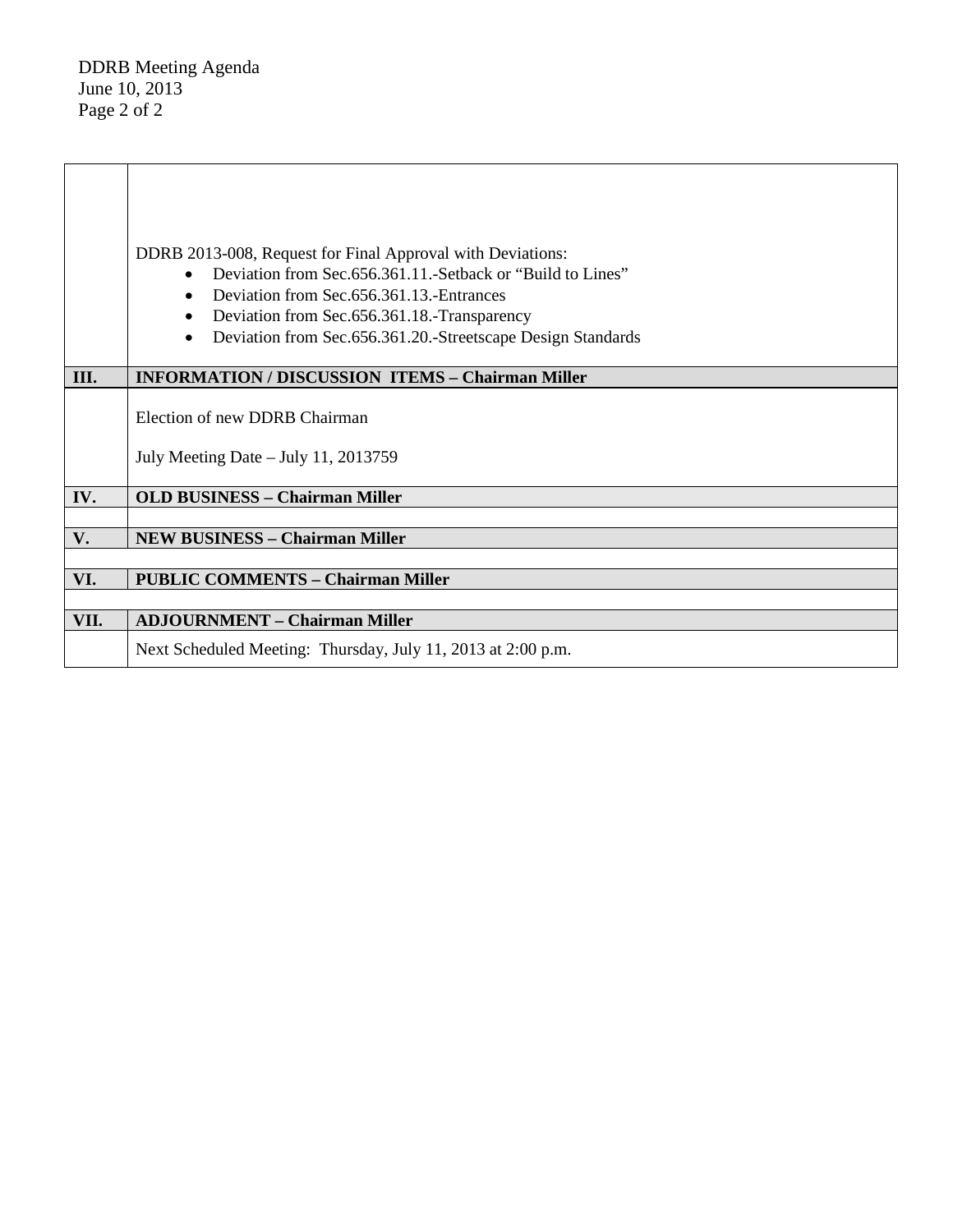

**Office of Economic Development**<br> **Downtown Development Review Board (DDRB) City Hall at St. James Lynwood Roberts Room**

*Thursday, June 10, 2013 – 2:00 p.m.*

# *MEETING MINUTES*

**Board Members Present:** Chairman T. Miller, C. Flagg, R. Caldera, L. Rink, R. Udenze and Carol Worsham

**Board Members Absent:** M. Selim, J. Fischer and Andy Sikes

**OED Staff Present:** Theodore Carter, Executive Director, Office of Economic Development (OED); Paul Crawford, OED; Jim Klement, Staff Liaison; Eric Lindstrom, Staff Liaison; Karen Nasrallah and Karen Underwood, Recording Secretary

**Representing Office of General Counsel:** Jason Teal

# **I. CALL TO ORDER**

A quorum was confirmed and Chairman Miller called the meeting to order at approximately 2:04 p.m.

#### **II. ACTION ITEMS**

# **APPROVAL OF THE MAY 2, 2013 DDRB MEETING MINUTES**

Chairman Miller noted the following changes to the May 2, 2013 minutes:

- 1. Page one, DDRB 2013-003 motion should read "A motion was made by Board Member Caldera" and seconded by Board Member Flagg…"
- 2. On page four, DDRB 2013-008 the motion passed 5-2-0"
- 3. Page five, recommendation number ten, should read "site"

# **THE MAY 2, 2013 DDRB MEETING MINUTES WERE APPROVED, AS AMENDED UNANIMOUSLY 6-0-0.**

# **DDRB 2013-007, PRUDENTIAL DRIVE RETAIL (AETNA BLDG.) – REQUEST FOR FINAL APPROVAL WITH DEVIATIONS**

Mr. Klement reviewed the project report dated June 10, 2013. He introduced Richard T. Reep with South Shore Group Partners, LLC c/o KBJ Architects, who provided an overview of the project and Buck Pittman, Landscape Architect

**A MOTION WAS MADE BY BOARD MEMBER FLAGG AND SECONDED BY BOARD MEMBER WORSHAM APPROVING A DEVIATION FROM SECTION 656.361.18 - TRANSPARENCY ALLOWING A REDUCTION OF THE TRANSPARANCY REQUIREMENTS FROM 780 SQUARE FEET TO 477 SQUARE FEET FOR THE**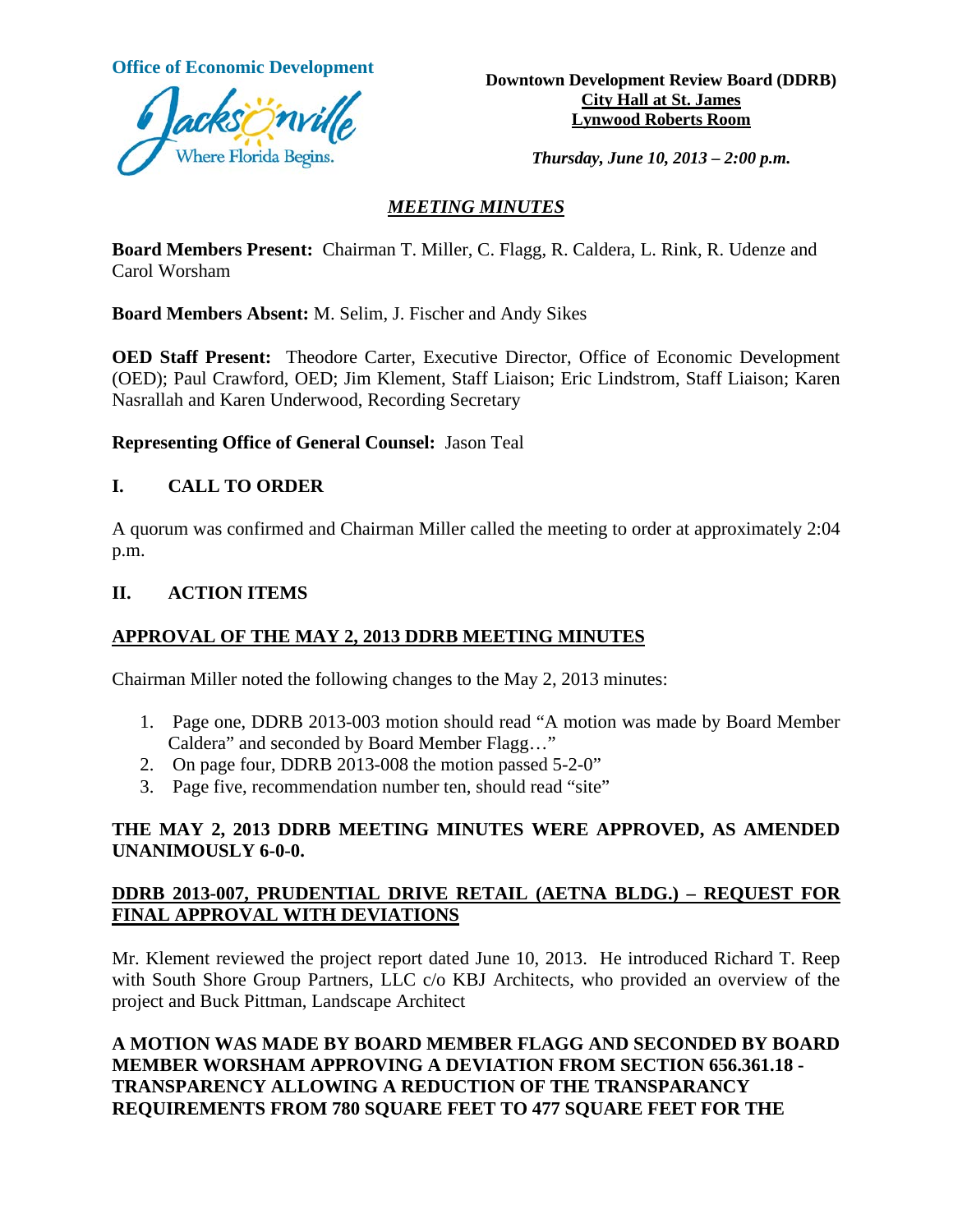Downtown Development Review Board (DDRB) June 10, 2013 Page 2 of 5

#### **BUILDING FAÇADE FACING THE PRUDENTIAL DRIVE FRONTAGE. THE MOTION PASSED UNANIMOUSLY 6-0-0.**

**A MOTION WAS MADE BY BOARD MEMBER FLAGG AND SECONDED BY BOARD MEMBER WORSHAM APPROVING A DEVIATION FROM SECTION 656.361.20 - STREETSCAPE DESIGN STANDARDS ALLOWING AN ALTERNATIVE STREETSAPE DESIGN THAT ELIMINATES THE TREE PLANTERS AND TREE MATERIAL, BUT DOES INCLUDE THE "BRICK BANDING PATTERN" PARALLEL TO THE CURB, AS WELL AS MAINTAINING THE HISTORIC STREET LIGHTS. APPLICANT TO INVESTIGATE USING PALM TREES IN STREET FRONTAGE PLANTINGS FOR INCORPORATION IN STREETSCAPE DESIGN, FINAL DESIGN TO BE REVIEWED BY OED STAFF PROIOR TO PERMIT ISSUANCE. THE MOTION PASSED UNANIMOUSLY 6-0-0.**

**A MOTION WAS MADE BY BOARD MEMBER FLAGG AND SECONDED BY BOARD MEMBER RINK GRANTING FINAL APPROVAL FOR DDRB APPLICATION 2013- 007, SUBJECT TO APPROVAL OF A MASTER SIGN PLAN ALLOWING MULTIPLE SIGNS AS SHOWN ON THE APPLICATION DATED JUNE 10, 2013, AND REVIEWED FOR COMPLIANCE WITH SEC.656.1333 DOWNTOWN SIGN, BY OED STAFF PRIOR TO PERMIT ISSUANCE. THE MOTION WAS APPROVED UNANIMOUSLY 6-0-0.**

# **DDRB 2013-009, FLORIDA BLUE HIGH-RISE BUILDING SIGNS, REQUEST FOR SPECIAL SIGN EXCEPTION**

Mr. Klement reviewed the project report dated June 10, 2013. He introduced Lanny Felder, Vice President of Florida Blue who provided an overview of the project.

**A MOTION WAS MADE BY BOARD MEMBER FLAGG AND SECONDED BY BOARD MEMBER RINK APPROVING DDRB 2013-009, FLORIDA BLUE SPECIAL SIGN EXCEPTION THAT APPROVESSIGNS TO EXCEED 400 SQUARE FEET AND MULTIPLE HIGH-RISE BUILDING SIGNS, AS OUTLINED BELOW. THE MOTION PASSED 5-0-1** *(BOARD MEMBER T. MILLER VOTED IN OPPOSITION OF THE MOTION (NOT IN FAVOR OF PROJECT OVERALL).*

- **1.** *Replace* **one (1) set of internally illuminated channel logos totaling 259 square feet on the east elevation of the Tower Building (facing Riverside Avenue) with a new sign of the same square footage, style and size.**
- **2.** *Replace* **an existing sign of internally illuminated channel letters (Blue Cross Blue Shield) totaling 669 square feet on the East elevation of the Center Building (facing Riverside Avenue) with a new sign that reflects an updated Florida Blue brand consisting of one sign of internally illuminated channel letters and logo totaling 694 square feet.**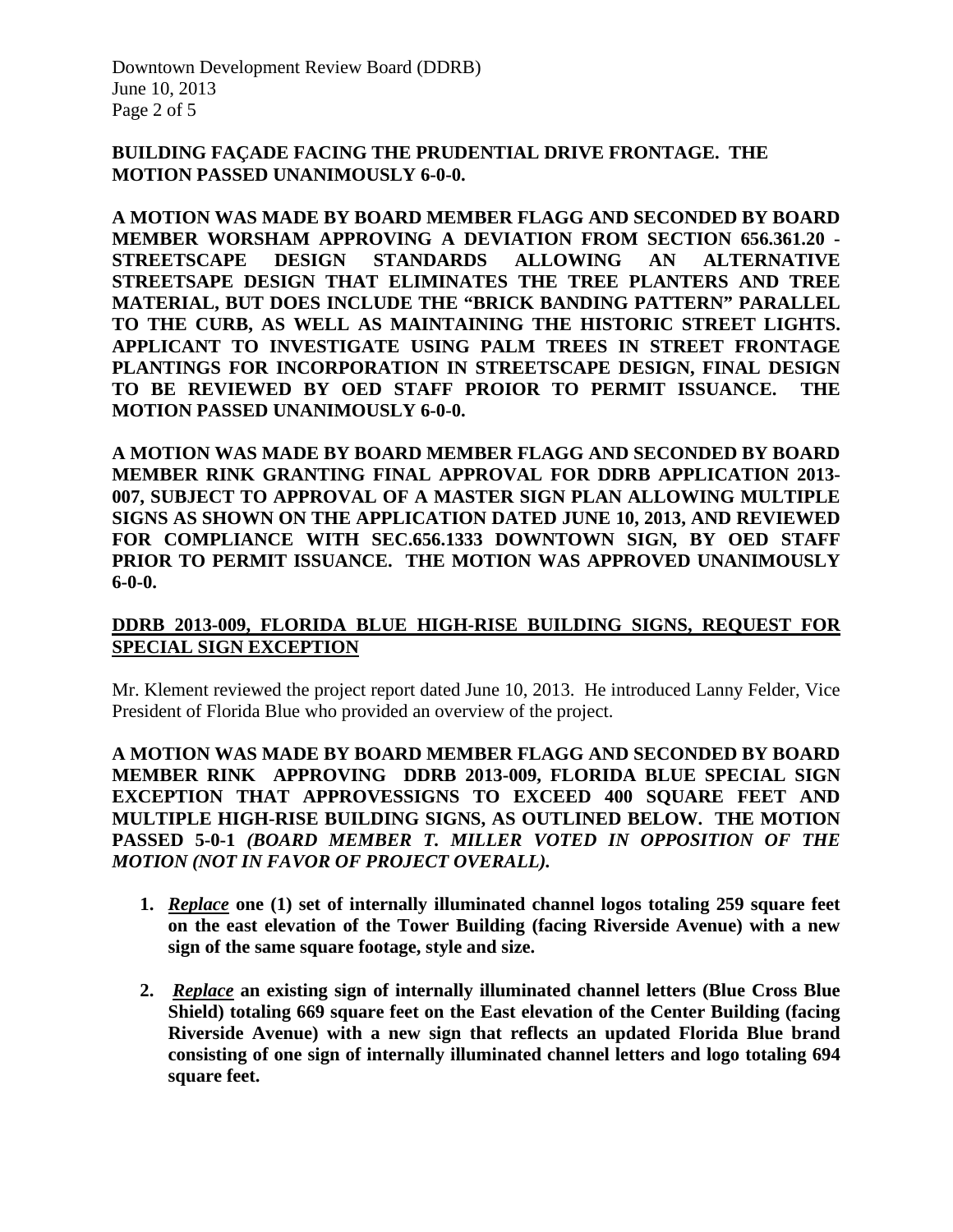Downtown Development Review Board (DDRB) June 10, 2013 Page 3 of 5

- **3.** *Replace* **one (1) set of internally illuminated channel logos totaling 259 square feet on the West elevation of the Tower Building (facing Oak Street) with a new sign of same style and size.**
- **4.** *Replace* **an existing sign of internally illuminated channel letters (Blue Cross Blue Shield) totaling 669 square feet on the West elevation of the Center Building (facing Oak Street) with a new sign that reflects the updated Florida Blue brand consisting of one (1) set of internally illuminated channel letters and logo totaling 694 square feet.**
- **5.** *Replace* **an existing sign of internally illuminated channel logos totaling 259 square feet on the north elevation of the Center Building (facing Edison Street) with new sign reflecting the updated Florida Blue brand consisting of one (1) set of internally illuminated channel letters and logo totaling 694 square feet.**
- **6.** *Replace* **an existing sign of internally illuminated channel logos totaling 259 square feet on the South elevation of the Tower Building (facing Roselle Street) with a new sign that reflects the updated Florida Blue brand consisting of one (1) set of internally illuminated channel letters and logo totaling 998 square feet.**

#### **DDRB 2013-010, REQUEST FOR RELIEF FROM PART 5 JACKSONVLLE DOWNTOWN PROPERTY MAINTENANCE CODE-PART II. MIMINUM STANDARDS FOR MAINTENANCE SUBPART B EXTERIOR STRUCTURE-SECTION 518.560 MAINTENANCE OF STRUCTURE EXTERIORS (M) AND (N) ALLOWING GROUND FLOOR WINDOWS TO NOT BE TRANSPARENT.**

Mr. Klement reviewed the project report dated June 10, 2013. He introduced Marion Graham, Jr., Contractor who provided an overview of the project.

**A MOTION WAS MADE BY BOARD MEMBER UDENZE AND SECONDED BY BOARD MEMBER FLAGG GRANTING APPROVAL TO ALLOW APPLICANT TO DEVIATE FROM PART 5 JACKSONVILLE, DOWNTOWN PROPERTY MAINTENANCE CODE – PART II. MINIMUM STANDANDARDS FOR MAINTENANCE SUBPART B. EXTERIOR STRUCTURE-SECTION 518-560 MAINTENANCE OF STRUCTURE EXTERIORS, (M) ALLOWING GROUND FLOOR WINDOWS TO NOT BE TRANSPARENT, RATHER COVERED WITH ART WORK AS SHWON ON EXIHIBIT A, IN LIEU OF GLASS OR TRANSLUCENT WINDOW TREATMENT FOR A TEMPORARY PERIOD NOT TO EXCEED SIX MONTHS FROM DATE OF APPROVAL BY THE DDRB THE MOTION PASSED UNANIMOUSLY 6-0**

Chairman Miller asked Board members to disclose if they have had any ex-parte communication or conflicts of interest. Chairman Miller and Board Member Worsham advised the Board that they each met with individually with Jim Klement and the applicant prior to today's meeting regarding DDRB Application 2013-008.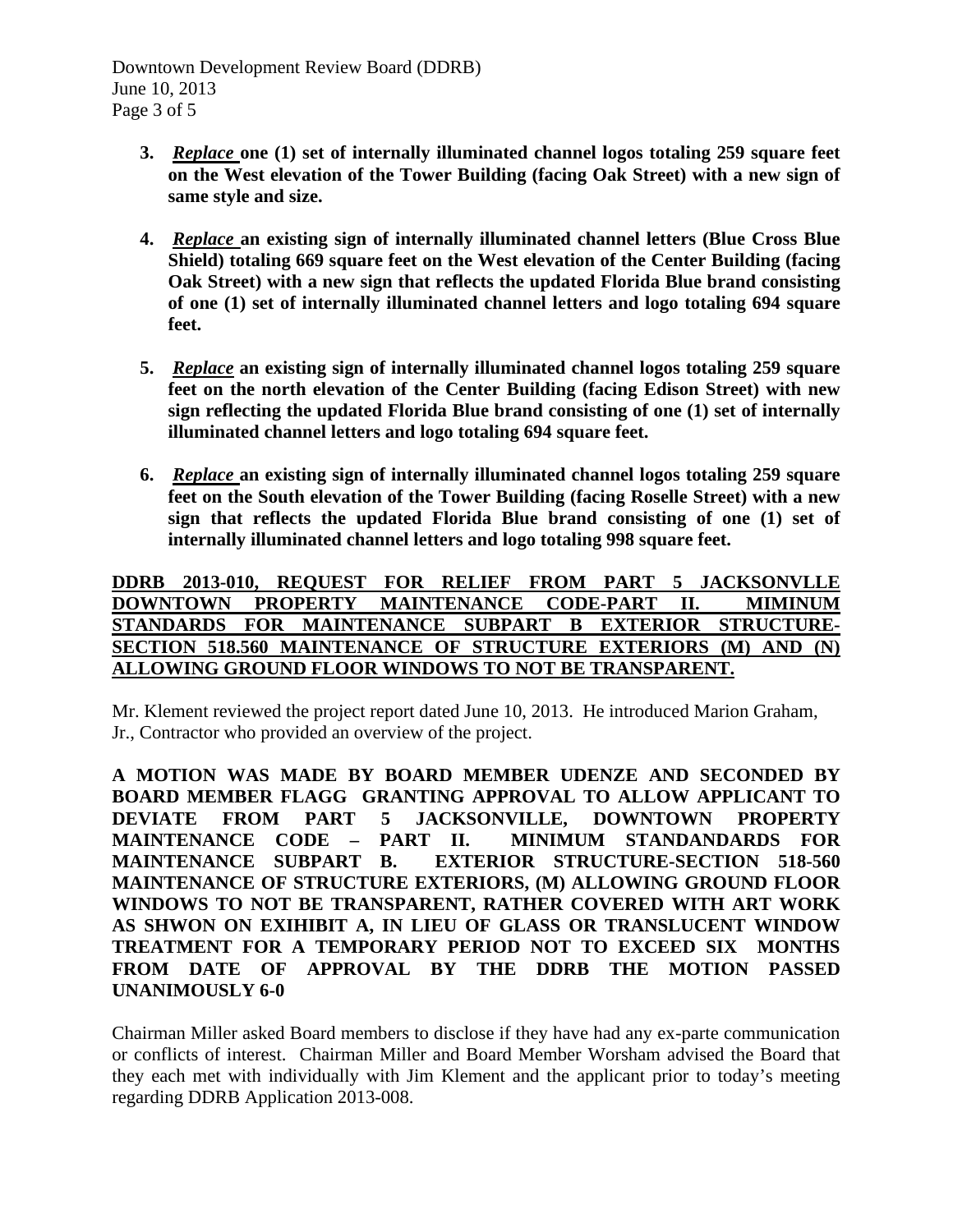# **DDRB 2013-008, REQUEST FOR EXCEPTION APPROVAL OF A DRIVE-THRU FACILITY FOR THE RIVERSIDE AVENUE COMMERCIAL DEVELOPMENT PROJECT, PARCEL 2, (Planning Report E-13-11) (Item was deferred at May 2, 2013 DDRB meeting)**

Mr. Klement reviewed the project report for DDRB 2013-008 and Planning Report E-13-11 dated May 2, 2013. He introduced Mr. J.J. Conners, with Chestnut Hill Investments who provided an overview of the project.

**A MOTION WAS MADE BY BOARD MEMBER WORSHAM AND SECONDED BY BOARD MEMBER UDENZE GRANTING APPROVAL OF DDRB 2013-008, PLANNING REPORT E-13-11, EXCEPTION FOR A DRIVE-THRU FACILITY FOR THE BROOKLYN RETAIL DEVELOPMENT LOCATED ON PARCEL 2. THE COMPLETE APPLICATION REFERENCE AS E-13-11, IS ON FILE WITH THE PLANNING AND DEVELOPMENT DEPARTMENT. IT IS NOTED THAT THE FINAL APPROVAL OF DDRB-2013-008 WAS DEFERRED UNTIL THE JULY 11, 2013 DDRB MEETING. THE MOTION PASSED UNANIMOUSLY 6-0-0**

#### **DDRB 2013-008, REQUEST FOR FINAL APPROVAL WITH DEVIATIONS**

Mr. Klement reviewed the project report dated May 2, 2013. J. J. Conners provided an overview of the project.

Chairman Miller opened the floor to approve deviations and conduct a workshop.

**A MOTION WAS MADE BY BOARD MEMBER UDENZE AND SECONDED BY BOARD MEMBER WORSHAM TO APPROVE THE DEVIATION FROM SEC. 656.361.11. – SETBACK OR "BUILD TO LINES". THE MOTION PASSED 4-0-2 (BOARD MEMBER FLAGG AND BOARD MEMBER RINK VOTED IN OPPOSITION OF THE MOTION)**

**A MOTION WAS MADE BY BOARD MEMBER UDENZE AND SECONDED BY BOARD MEMBER CALDERA TO APPROVE THE DEVIATION FROM SEC.656.361.13 ENTRANCES. THE MOTION PASSED 5-0-1 (BOARD MEMBER RINK VOTED IN OPPOSITON OF THE MOTION)**

**A MOTION WAS MADE BY BOARD MEMBER CALDERA AND SECONDED BY BOARD MEMBER WORSHAM TO APPROVE THE DEVIATION FROM SEC. 656.361.18 – TRANSPARENCY. THE MOTION PASSED 4-0-2 (BOARD MEMBER FLAGG AND BOARD MEMBER RINK VOTED IN OPPOSITION OF THE MOTION)**

**A MOTION WAS MADE BY BOARD MEMBER WORSHAM AND SECONDED BY BOARD MEMBER CALDERA TO APPROVE A PARTIAL DEVIATION TO ALLOW A**